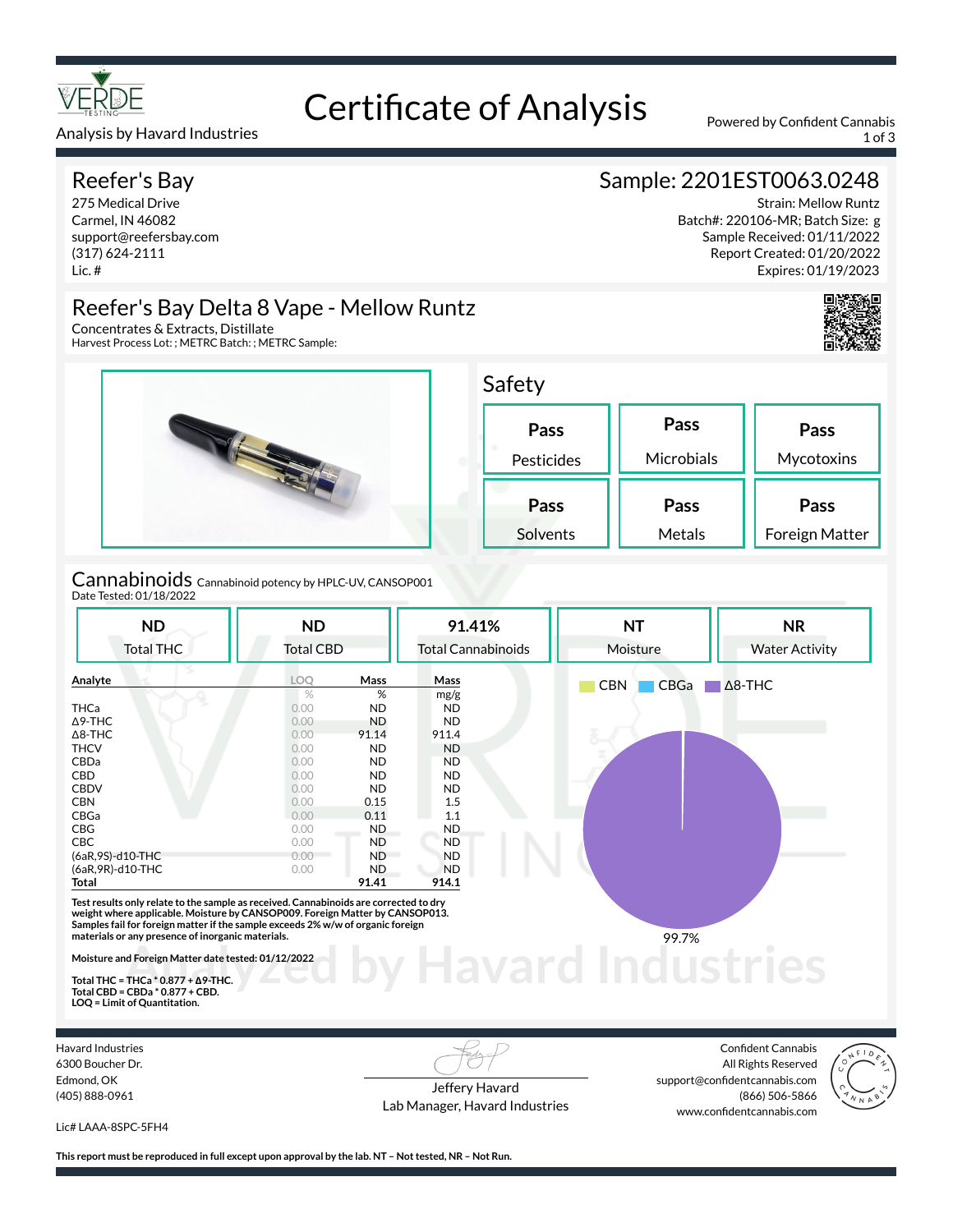

#### Analysis by Havard Industries 2 of 3

## Reefer's Bay

275 Medical Drive Carmel, IN 46082 support@reefersbay.com (317) 624-2111 Lic. #

# Certificate of Analysis Powered by Confident Cannabis

# Sample: 2201EST0063.0248

Strain: Mellow Runtz Batch#: 220106-MR; Batch Size: g Sample Received: 01/11/2022 Report Created: 01/20/2022 Expires: 01/19/2023



#### Reefer's Bay Delta 8 Vape - Mellow Runtz Concentrates & Extracts, Distillate

Harvest Process Lot: ; METRC Batch: ; METRC Sample:

### Terpenes <sub>Cannabinoid Terpenes by GC-FID, CANSOP005</sub>

Date Tested: 01/19/2022 01/17/2022

| Analyte             | LOQ  | Mass      | Mass      |                       |
|---------------------|------|-----------|-----------|-----------------------|
|                     | $\%$ | $\%$      | mg/g      | 1.97%                 |
| δ-Limonene          | 0.00 | 0.61      | 6.1       | <b>Total Terpenes</b> |
| β-Caryophyllene     | 0.00 | 0.46      | 4.6       |                       |
| $\beta$ -Pinene     | 0.00 | 0.35      | 3.5       |                       |
| Linalool            | 0.00 | 0.22      | 2.2       |                       |
| β-Myrcene           | 0.00 | 0.10      | 1.0       |                       |
| $\alpha$ -Pinene    | 0.00 | 0.06      | 0.6       | Orange                |
| $\alpha$ -Humulene  | 0.00 | 0.05      | 0.5       |                       |
| $\alpha$ -Bisabolol | 0.00 | 0.04      | 0.4       |                       |
| Camphene            | 0.00 | 0.02      | 0.2       |                       |
| Terpinolene         | 0.00 | 0.02      | 0.2       |                       |
| trans-Nerolidol     | 0.00 | 0.01      | 0.1       | Cinnamon              |
| cis-Nerolidol       | 0.00 | 0.01      | 0.1       |                       |
| Ocimene             | 0.00 | 0.01      | 0.1       |                       |
| Isopulegol          | 0.00 | 0.01      | 0.1       |                       |
| Caryophyllene Oxide | 0.00 | 0.01      | 0.1       |                       |
| 3-Carene            | 0.00 | 0.00      | 0.0       |                       |
| $\alpha$ -Terpinene | 0.00 | 0.00      | 0.0       | Pine                  |
| Eucalyptol          | 0.00 | <b>ND</b> | <b>ND</b> |                       |
| y-Terpinene         | 0.00 | <b>ND</b> | <b>ND</b> |                       |
| Geraniol            | 0.00 | <b>ND</b> | <b>ND</b> |                       |
| Guaiol              | 0.00 | ND        | <b>ND</b> |                       |
| p-Cymene            | 0.00 | <b>ND</b> | <b>ND</b> | Lavender              |
| Total               |      | 1.97      | 19.7      |                       |
|                     |      |           |           |                       |

# **Analyzed by Havard Indust**

**Test results only relate to the sample as received. Terpenes are corrected to dry weight where applicable. ND = Not Detected, NT = Not tested**

Havard Industries 6300 Boucher Dr. Edmond, OK (405) 888-0961

Jeffery Havard Lab Manager, Havard Industries

Confident Cannabis All Rights Reserved support@confidentcannabis.com (866) 506-5866 www.confidentcannabis.com

Hops



Lic# LAAA-8SPC-5FH4

**This report must be reproduced in full except upon approval by the lab. NT – Not tested, NR – Not Run.**

Primary Aromas